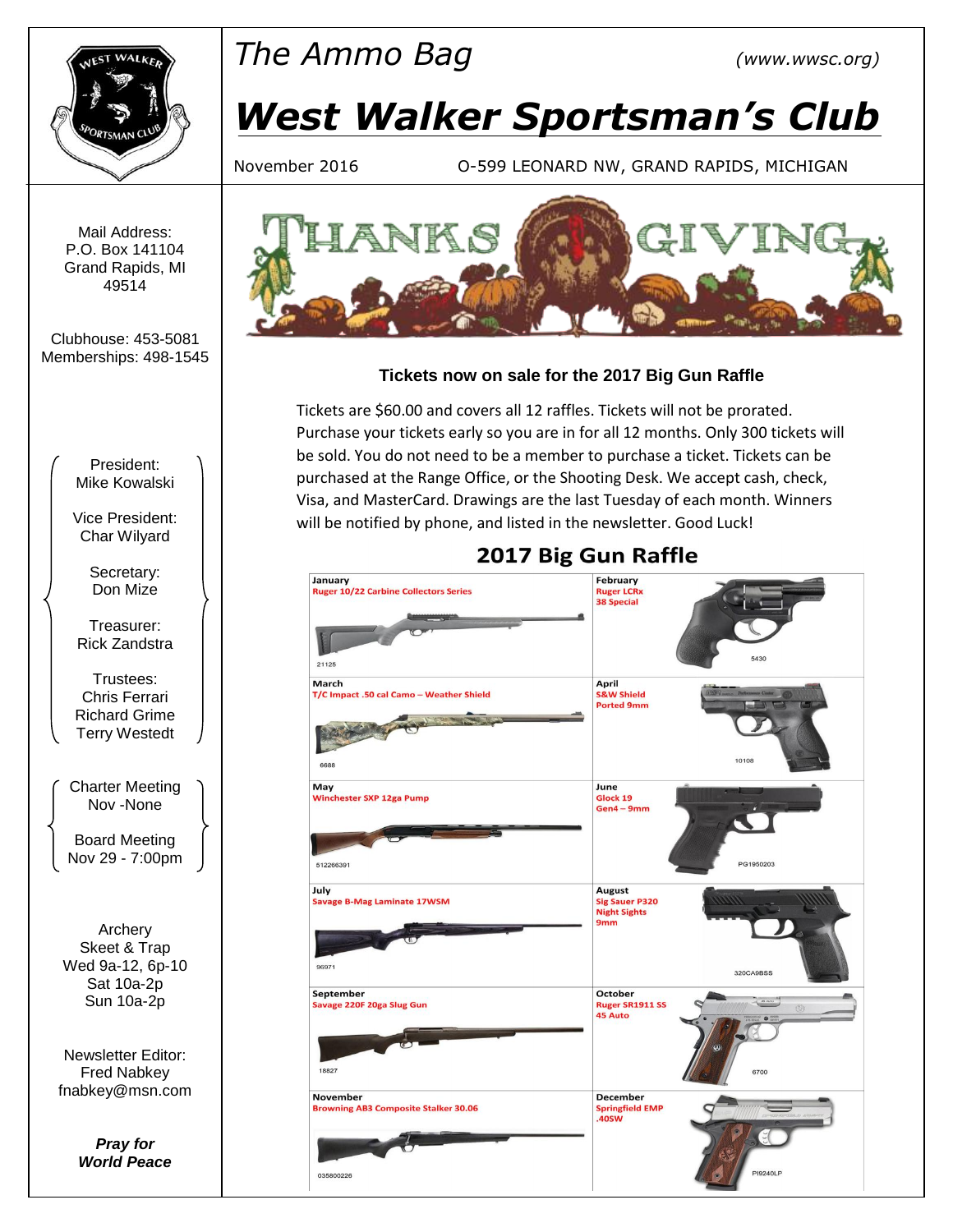#### **West Walker Sportsman's Club Mourns the Loss of John W. Benson**



**John W. Benson, age 79, of Grand Rapids, went to be with his Lord on Monday, November 7, 2016. He is survived by his fiancé Pat Klott; children, John Jr., Joe, and Candy; 6 grandchildren, 1 great grandchild; brothers, James and Harry.**

**\_\_\_\_\_\_\_\_\_\_\_\_\_\_\_\_\_\_\_\_\_\_\_\_\_\_\_\_\_\_\_\_\_\_\_\_\_\_\_\_\_\_\_**

**John was a very active member always there to help others, as well as helping with our gun shows. He was also very active in the Michigan United Conservation Club.**

## **2017 Sportsman's Banquet Grand Prize Raffle: 3 Gun Package**

**\*\*Drawing on Saturday March 25, 2017 at the Sportsman's Banquet\*\***



**Browning Citori CX 12ga 3" with 30" barrel, 8lbs 3oz Item Number 018039303 MSRP \$1,999.99** 

**MSRP \$829.99**

**Browning A-Bolt Hunter Combo 30-06 Spfld Nikon Buckmaster II 4-12x40 BDC scope Item Number 035812226**

**Henry Golden Boy Lever Action .22 S/L/LR 20" barrel, 6.75lbs Item Number H004 MSRP \$550.00**

Tickets are \$10.00 each or 3 for \$25.00 **(Need not be present to win)**

Tickets are available at the range office, shooting desk, or by mail.

To purchase by mail send a check with the # of tickets, and the name of the person the tickets are for.

> To: **WWSC** PO Box 141104 Grand Rapids, MI 49514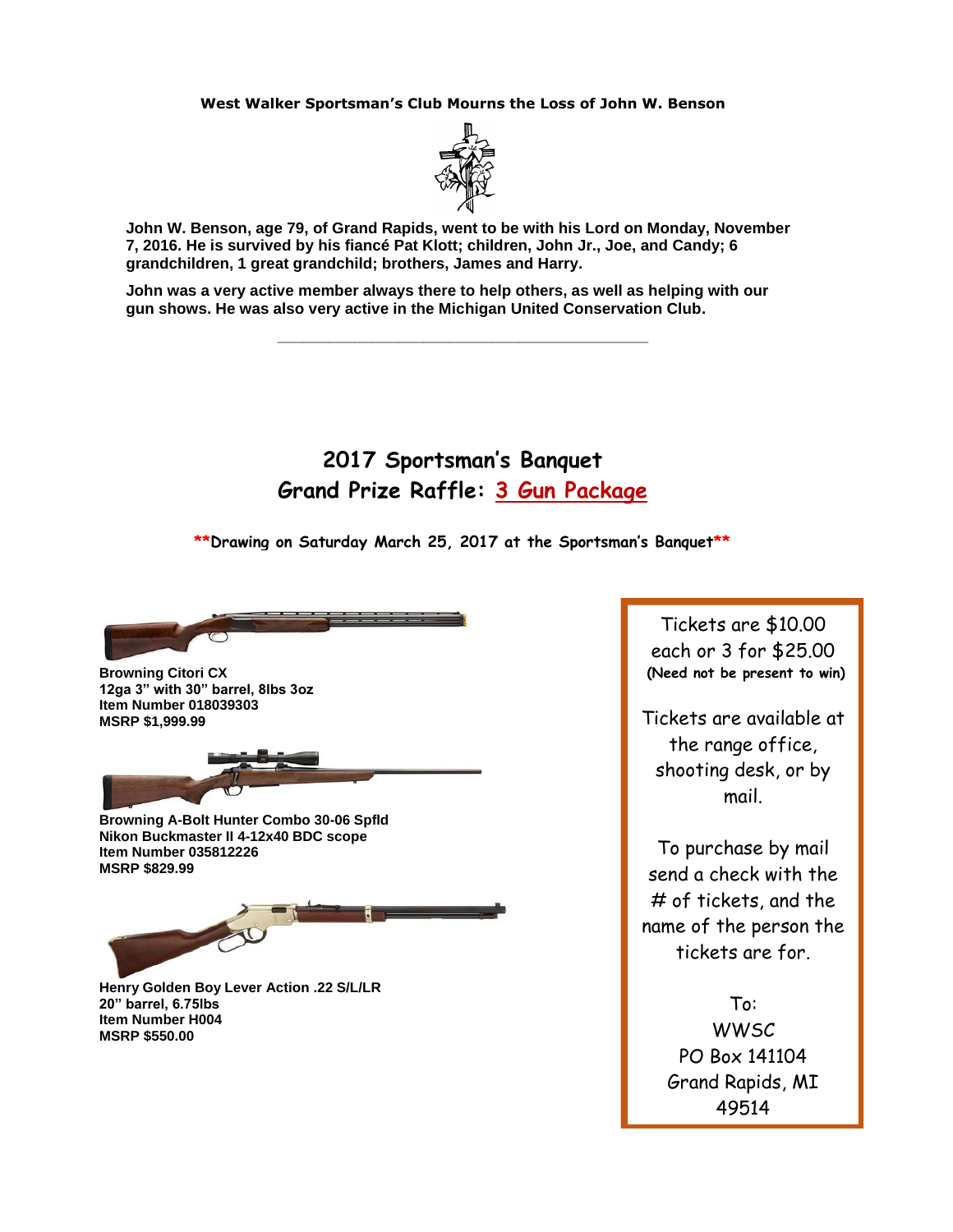## **West Walker 2nd Annual 5-Stand Tournament**



The event was held on the weekend of October  $29<sup>th</sup>$  and  $30<sup>th</sup>$ . Nineteen shooters took advantage of the reduced rates to shoot the 100 bird event.

Congratulations to 1<sup>st</sup> Place: Dan Bradley with a score of 81 birds, Loren Ambrose-80, and Brian Myers-77.

\_\_\_\_\_\_\_\_\_\_\_\_\_\_\_\_\_\_\_\_\_\_\_\_\_\_\_\_\_\_\_\_

### **Range Monitors Always Needed and Welcomed**

We are looking for range monitors to check memberships on the rifle and pistol ranges, for 4 and 6 hour shifts. This is a perfect position for someone who is retired or have some free time during the daylight hours.

Share your interests with others while helping to promote a safe and friendly shooting environment. Contact: Don Mize at imdmize@yahoo.com

| 2016 Big Gun Raffle |                                       |                         |  |  |  |  |
|---------------------|---------------------------------------|-------------------------|--|--|--|--|
| Jan                 | <b>S&amp;W Bodyquard 380</b>          | John Nienhuis #195      |  |  |  |  |
| <b>Feb</b>          | Ruger 10/22 Takedown                  | Jerry Kiel #218         |  |  |  |  |
| Mar                 | <b>S&amp;W M&amp;P Compact 22</b>     | <b>Mike Miller</b>      |  |  |  |  |
| Apr                 | <b>Ruger American Predator 22-250</b> | John Landis #31         |  |  |  |  |
| May                 | Springfield XD-S .45ACP 3.3" Barrel   | Tim Potter #168         |  |  |  |  |
| Jun                 | Henry Golden Boy 22 Mag               | Geoff Bodary #23        |  |  |  |  |
| Jul                 | Ruger SP101 3557 4.2" Barrel          | <b>Brian Deuel #45</b>  |  |  |  |  |
| Aug                 | <b>Ruger AR556.223</b>                | Doug Cline #259         |  |  |  |  |
| <b>Sep</b>          | Springfield XD-M 9mm 3.8" Barrel      | John Strodtbeck #197    |  |  |  |  |
| Oct                 | Remington 11-87 Sportsman 12ga        | <b>Wyland Gibbs #88</b> |  |  |  |  |
| Nov                 | Glock Model 21 45 ACP                 |                         |  |  |  |  |
| <b>Dec</b>          | Beretta A300 Outlander 12ga Walnut    |                         |  |  |  |  |

### **November Range Hours**

#### **November 1 – 15**

Mon – Sat: 9:00am – 5:15pm Sundays: 10:00am – 5:15pm

**November 16 – 30**

Mon – Sat: 9:00am – 5:00pm Sundays: 10:00am – 5:00pm

Link for range hours: http://www.wwsc.org/ClubInfo/range\_hours.h tm

# **Gun Safes**

**Walk – In Vault Doors Fort Knox – American Security – Graffunder HOOGERHYDE SAFE**

1033 Leonard St NW, Grand Rapids, MI 49504 **Phone: (616) 458-6365** Fax: (616) 485-2554